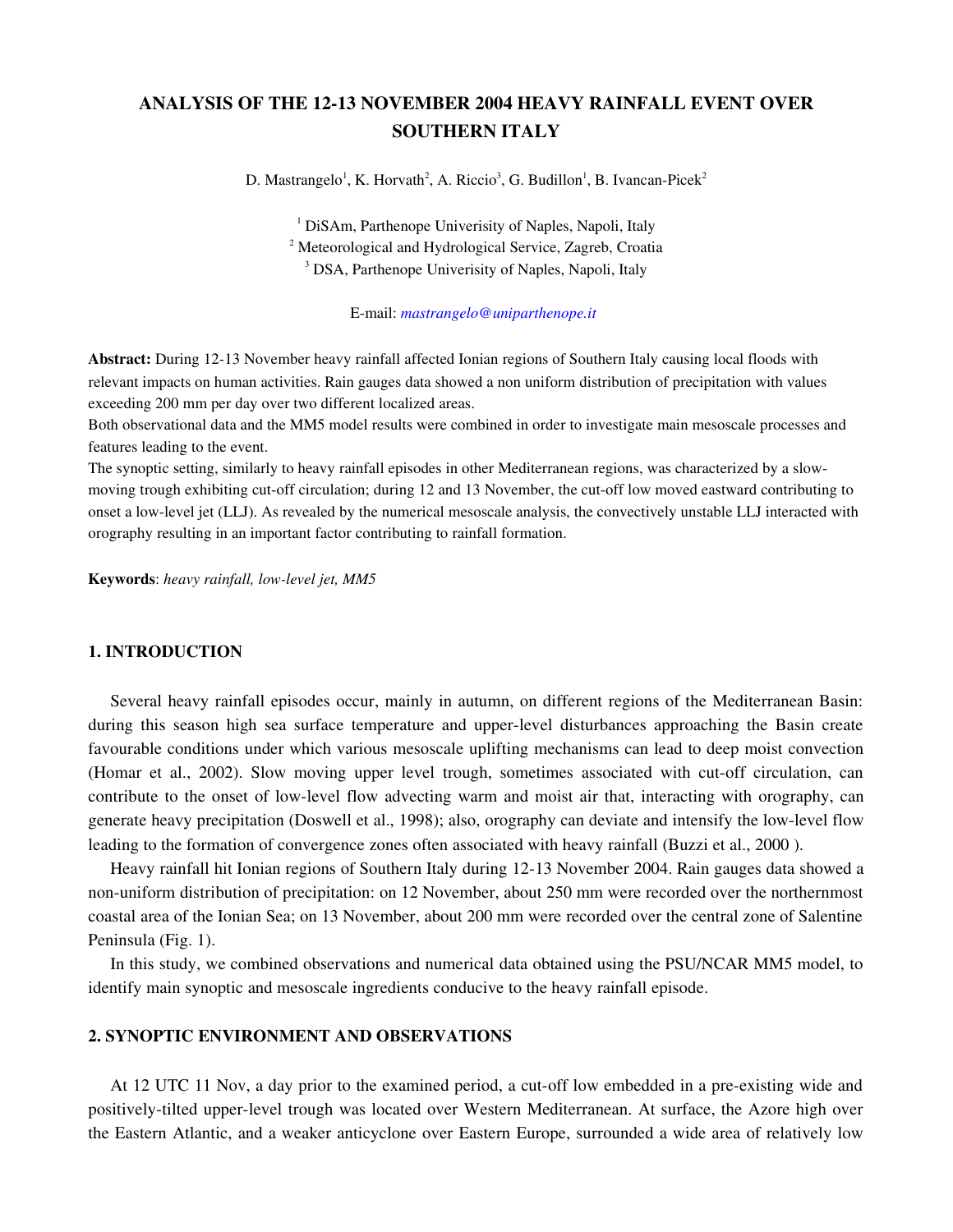pressure values covering North-West Africa and the Central-Western Mediterranean. On the eastern bound of this area, a south-easterly low-level flow existed. In subsequent hours, the cut-off low moved south-westward while, over Eastern Mediterranean, a ridge developed; the enhanced pressure gradient intensified the preexisting southeasterly flow generating a LLJ that entered Mediterranean from Libya. At the same time, the cutoff low interacted with a low-level thermal anomaly in the lee of Atlas Mountains where, during first hours of 12 Nov, a shallow surface vortex started to build up (Horvath et al., 2006).



Figure 1: Accumulated observed (left) and simulated (right) rainfall (mm) during 12-13 November.



Figure 2: ECMWF analysis interpolated on the MM5 67.5 Km domain: 500 hPa heights (solid line, 40 m interval), 300 hPa Ertel's potential vorticity (shaded, 1 PVU =  $10^{-6}$  K m<sup>2</sup> kg<sup>-1</sup> s<sup>-1</sup>), sea level pressure (thin line, 2 hPa interval) and 925 hPa winds at 00 UTC 12 Nov (left), at 00 UTC 13 Nov (right).

A first period of heavy rainfall hit localized coastal areas facing northernmost part of the Ionian Sea; two precipitation maxima were recorded around 17 UTC and 23 UTC 12 Nov, the latter producing about 100 mm in a 2hour period. At the same time, available rain gauge data, even sparse, showed weaker precipitation (< 10 mm  $h^{-1}$ ) over surrounding regions. The Brindisi sounding at 00 UTC 13 Nov showed saturated mid-level air (700-500 hPa) overcoming a potentially unstable surface layer (1000 – 870 hPa), indicating, together with a wind intensity maximum of about 31 m s<sup>-1</sup> at 875 hPa, the presence of the warm and moist south-easterly LLJ;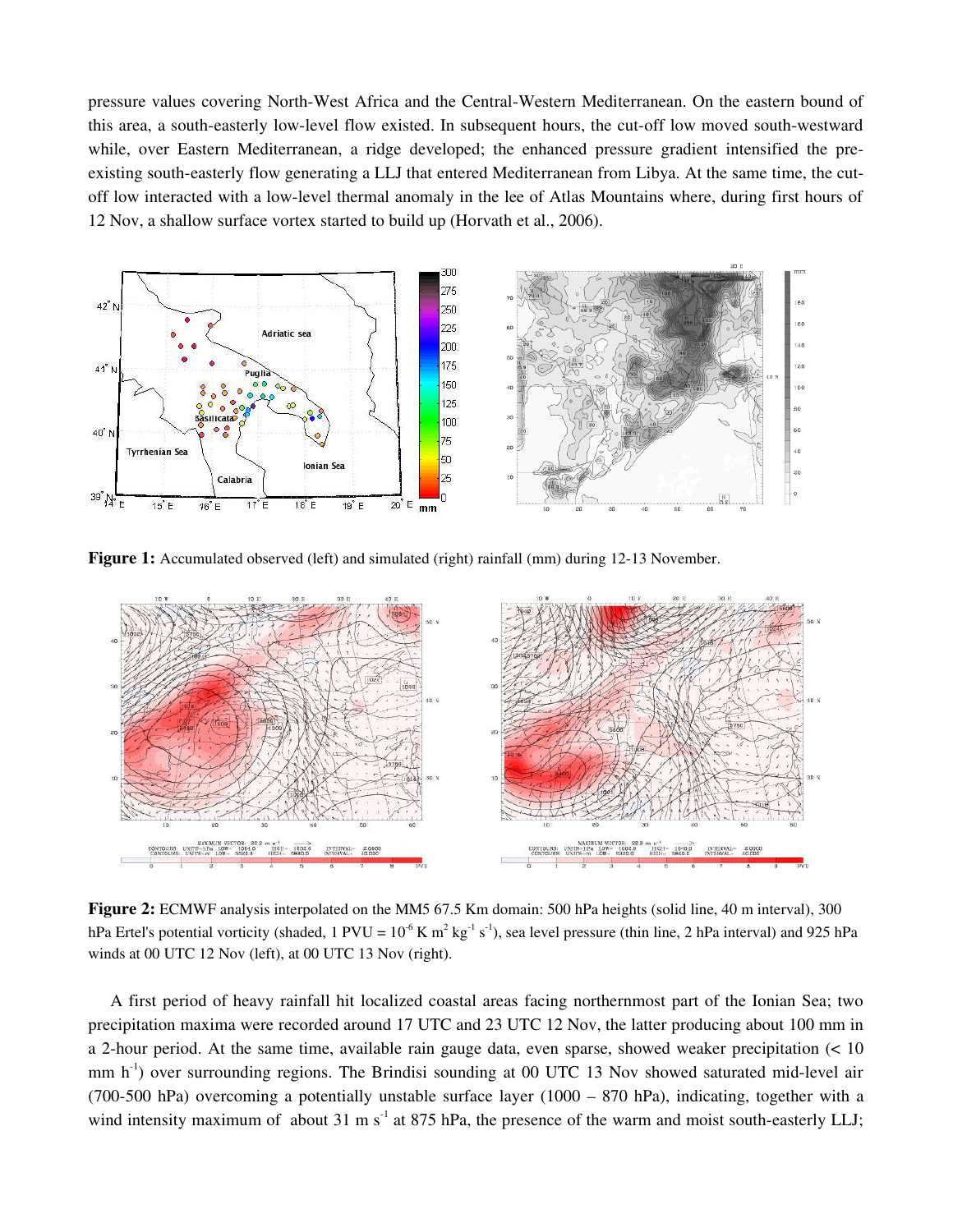twelve hours before, the atmosphere over the same sounding location was conditionally unstable.

By 00 UTC 13 nov, the 500 hPa cut-off low started to move eastward; at surface, the Azore high intensified and extended eastwards; the low-level vortex, deepening between Tunisia and Lybia, shifted towards the Mediterranean. A short-wave trough, with associated 300 hPa potential vorticity region (2 PVU), approached Southern Italy (Fig. 2); it moved north-westward along the trough-ridge boundary and 6 hours later it reached the Adriatic Sea. In this period, precipitation shifted eastward and reduced: rainfall producing more than 10 mm per hour were registered over the northern portion of Salento. Later, precipitation affected the central portion of Salentine peninsula persisting for several hours: two peaks of about 40 mm h<sup>-1</sup> were observed at around 09 UTC and 15 UTC 13 Nov. On 12 UTC 13 Nov, the low-level cyclone approached the Mediterranean; the induced circulation substituted the LLJ and weak rainfall were recorded during the evening of 13 Nov.

#### 3. MESOSCALE FEATURES

We used the MM5 model to simulate the heavy rainfall event. The model is initialized at 12 UTC 11 Nov with ECMWF analysis data; boundary and initial conditions are updated every 6 hours. Three two-way nested domains with 67.5, 22.5 and 7.5 km grid resolution respectively, and 25 unequally spaced vertical levels are used. We adopted the Kain-Fritsch cumulus parametrization scheme on outer and intermediate domains and the Grell scheme on the innermost domain. Mixed-phase microphysics parametrization scheme is used to represent moist processes, the MRF scheme to parametrize the planetary boundary layer processes.

The numerical simulation captures the evolution of the LLJ revealing its mesoscale features. At 00 UTC 12 Nov, the cut-off low aloft Western Mediterranean moved south-westward and a ridge developed over Eastern Mediterranean; the related, surface high pressure area expanded to the west enhancing pressure gradient over the Libyan region centred on  $30^{\circ}$  N,  $20^{\circ}$  E. As a result, the pre-existing south-easterly flow intensified giving rise to a LLJ. Moving northward, the warm and dry air coming from Sahara gained moisture over the sea; horizontal wind shift and a convergence area developed ahead of the jet. The analysis of the highest resolution domain results reveals that the LLJ was characterized by high  $\theta_e$  values (up to 332 °K), resulting in a potentially unstable layer when approaching the Ionian Calabria coast on 15 UTC 12 Nov. The airstream was partially blocked and subsequently forced to move north-eastward: convergence ahead intensified and the high  $\theta_e$ airstream remained over the Ionian basin, only partially reaching the Tyrrhenian; furthermore, the LLJ area narrowed when entering Southern Adriatic where a simulated wind speed maximum started to appear on 17 UTC 12 Nov. At midtropospheric levels, moist air, embedded in the broad cyclonic circulation, reached Southern Calabria at 07 UTC 12 Nov; a moisture maximum developed ahead of intensive southerly currents that veered south-westerly when the cyclone, developing over North Africa, approached the Ionian region.

The small number of observations does not allow a detailed comparison between simulated and observed precipitation, especially above the sea, but, even if the model underestimates the amounts of the localized observed rainfall peaks and shows a time shift, the precipitation pattern is acceptably well reproduced (Fig. 1). Heavy rainfall mainly hit Ionian coastal zones exposed to southern flow; in accordance with observed data, a wide area of lighter precipitation was reproduced downstream of Calabria region. The south-easterly LLJ impinged on Calabria coast until 08 UTC 13 Nov; during this period a convergence zone persisted upslope of central Calabria orography. According to model outputs, convective cells produced over this area during 12 Nov were advected, within midtropospheric southerly currents, towards northernmost tip of Ionian where intensified. The simulated rainfall maximum over Salento (about 130 mm) is due to persisting rainfall: the model shows a convergence line, in coincidence of precipitation, related to a surface boundary with the LLJ impinging on lower  $\theta_e$  air downstream (Fig. 3). This mechanism was also responsible for initiating residual